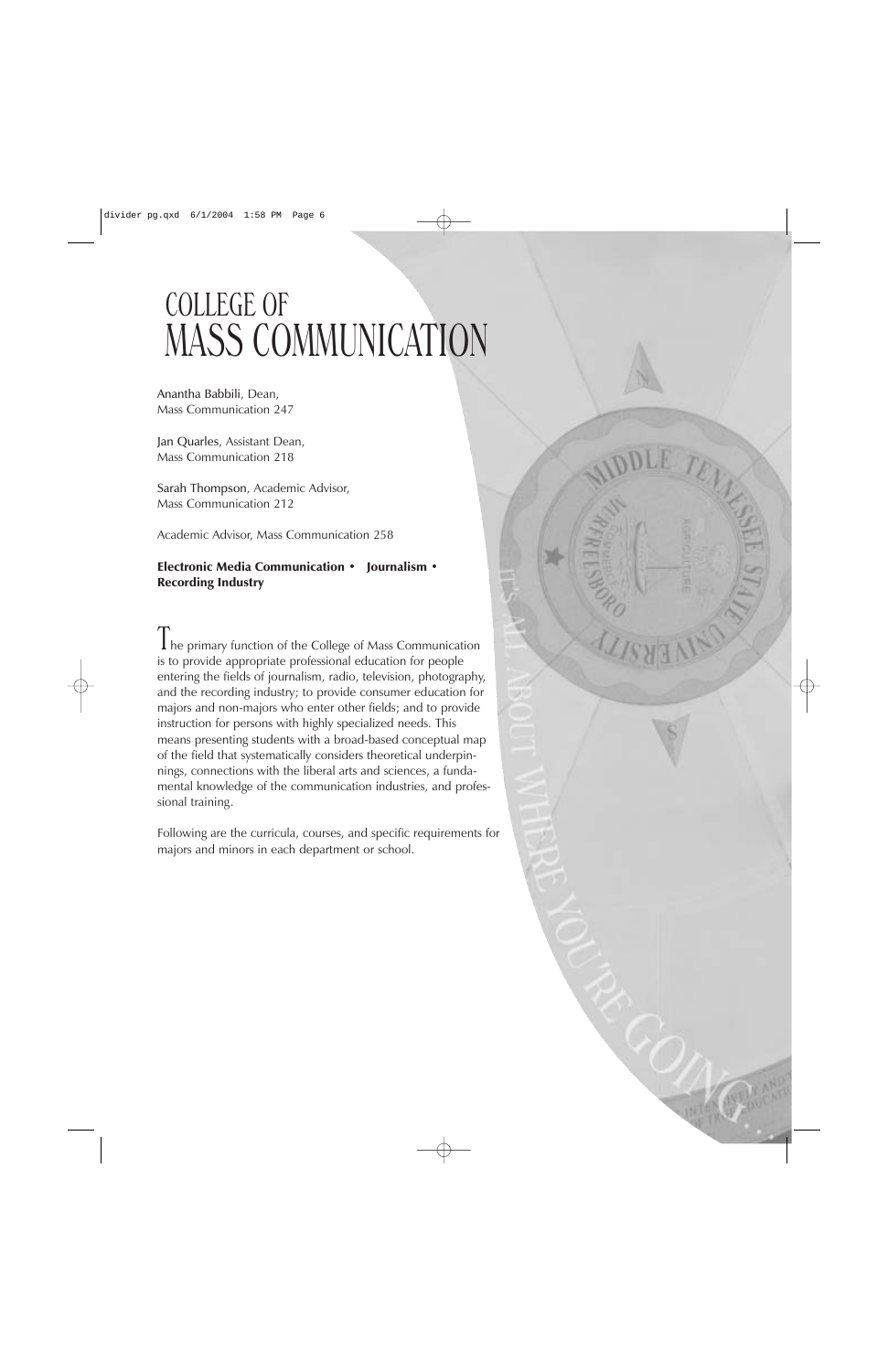The college offers the Bachelor of Science degree with majors in Mass Communication and Recording Industry.

Mass Communication majors have an opportunity to specialize in one of six concentrations: Advertising-Public Relations, Media Design and Graphics, or Journalism in the School of Journalism; and Photography, Electronic Media Communication, or Digital Media Communication in the Department of Electronic Media Communication. Additional specialties are available in the various concentrations.

Majors in the Department of Recording Industry may choose a concentration in either Music Business or Production and Technology.

All curricular programs throughout the College of Mass Communication attempt to address a common, minimum set of core competencies. The current core competencies include: 1. literacy;

- 2. history, theory, and research appropriate to the area;
- 3. law, ethics, and policy appropriate to the area.

The College of Mass Communication does not participate in the plus/minus  $(+/-)$  grading system. Therefore, the only grades that will be issued for coursework in the college are A, B, C, D, and F. Mass Communication majors must earn a C or better in each course in the college in order to graduate.

# **Major in Mass Communication**

Constructed around a core of basic courses, this professionally accredited program is designed to provide students with practical communication skills while acquainting them with the history, theory, ethics, social responsibility, and law of mass communication.

Students majoring in Mass Communication take up to 40 hours of coursework in the college, depending upon the major selected. A minimum of 80 hours **must** be taken outside the college with **at least** 65 hours in liberal arts and sciences (see below). Total university credit for Individual Problems, Practicum, and Internship courses cannot exceed six hours (three hours in the School of Journalism).

A student must also have either one or two 15-hour (or more) minors depending upon the sequence chosen. The minors must normally be taken in the liberal arts and sciences such as economics, English, geography, history, languages, literature, philosophy, political science, psychology, speech or theatre, sociology, or the natural sciences and mathematics. Students majoring in the School of Journalism or the Department of Electronic Media Communication may not minor in a second Mass Communication concentration nor may they minor in Recording Industry. Any recording industry courses taken by Mass Communication majors count as mass communication credit. For transfer students, only 12 credits are accepted in the major but they must be courses required for the degree in the various sequences. Additional mass communication transfer hours must be counted above the 120 hours needed for graduation; however, these additional transfer hours are calculated in the cumulative GPA.

## **Core Curriculum**

The following courses are required for all Mass Communication concentrations and constitute the core curriculum. The core is designed to introduce students to a broad range of information and thought common to all areas of mass communication. The 9-hour core prepares students in any concentration with the basics of factual writing, editing, law, communication theory, communication history, and ethics.

|                  | JOUR/EMC/RIM 1020 Understanding Mass Media, 3 hours |
|------------------|-----------------------------------------------------|
| <b>IOUR 2710</b> | Media Writing, 3 hours, or equivalent               |
|                  | writing competency                                  |
| IOUR/EMC 4250    | Media Law, 3 hours, or equivalent law               |
|                  | competency                                          |

## **Candidacy Program**

The College of Mass Communication includes a candidacy program for all majors in the college. This program is based on research indicating a relationship between completion of certain required classes with certain minimum grade point expectations and both performance and retention in the major. In addition, the requirements specified in the candidacy program are consistent with requirements of our national accrediting agency.

The candidacy program of the College of Mass Communication imposes requirements in several areas.

- A. Admission to most upper-division professional courses in the College of Mass Communication will be restricted to students admitted to candidacy.
- B. All majors in the College of Mass Communication should apply for admission to candidacy at the end of the semester in which they will have completed 45 semester hours of coursework.
- C. At a minimum, students in all concentrations in the college must have completed all of the following courses with a grade of C or better before applying for candidacy.

JOUR/EMC/RIM 1020

ENGL 1010 and 1020

At least one additional introductory course in the specific program area for which candidacy is being sought.

- D. At a minimum, students applying for candidacy in all concentrations in the college must have an overall GPA on all university-level coursework of at least 2.50. Individual programs in the college are free to set higher minimum GPA requirements.
- E. Specific candidacy requirements are listed by concentration in each department.